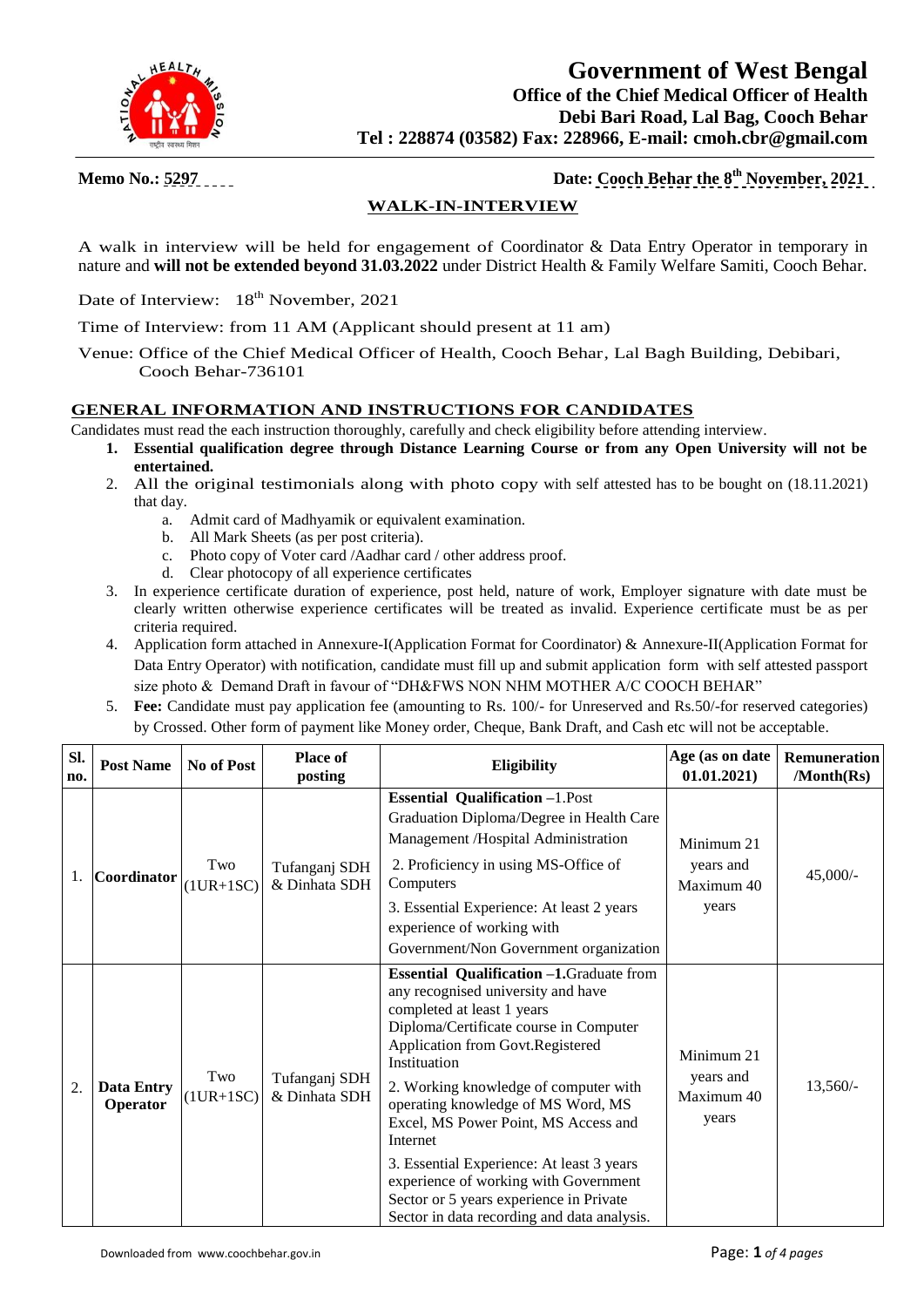#### **Mode of Selection for the post of Coordinator**

| Particulars                    | <b>Maximum Marks</b> | <b>Remarks</b>                                                              |
|--------------------------------|----------------------|-----------------------------------------------------------------------------|
| Class 12                       | 10                   | Proportionate Marking (i.e % of marks obtained in the<br>examination*10/100 |
| Graduation                     | 20                   | Proportionate Marking (i.e % of marks obtained in the<br>examination*20/100 |
| <b>Post Graduation</b>         | 30                   | Proportionate Marking (i.e % of marks obtained in the<br>examination*30/100 |
| Experience                     | 10                   | Over and above the essential experience of 2 years                          |
| <b>Computer Test Interview</b> | 20                   | Qualifying Marks for Computer Test is 50%                                   |
| Interview                      | 10                   |                                                                             |
| <b>Total</b>                   | <b>100</b>           | <b>Scale of scoring</b>                                                     |

#### **Mode of selection for the post of Data Entry Operator**

| Particulars                    | <b>Maximum Marks</b> | Remarks                                                                    |
|--------------------------------|----------------------|----------------------------------------------------------------------------|
| Class 10                       | 10                   | Proportionate Marking(i.e % of marks obtained in the                       |
| Class 12                       | 10                   | examination* $10/100$                                                      |
| Graduation                     | 20                   | Proportionate Marking(i.e % of marks obtained in the<br>examination*20/100 |
| <b>Computer Test Interview</b> | 50                   | Qualifying Marks for Computer Test is 50%                                  |
| Interview                      | 10                   |                                                                            |
| <b>TOTAL</b>                   | 100                  | <b>Scale of scoring</b>                                                    |

 $488112$ 

Chief Medical Officer of Health Cooch Behar  $f_{\text{max}}$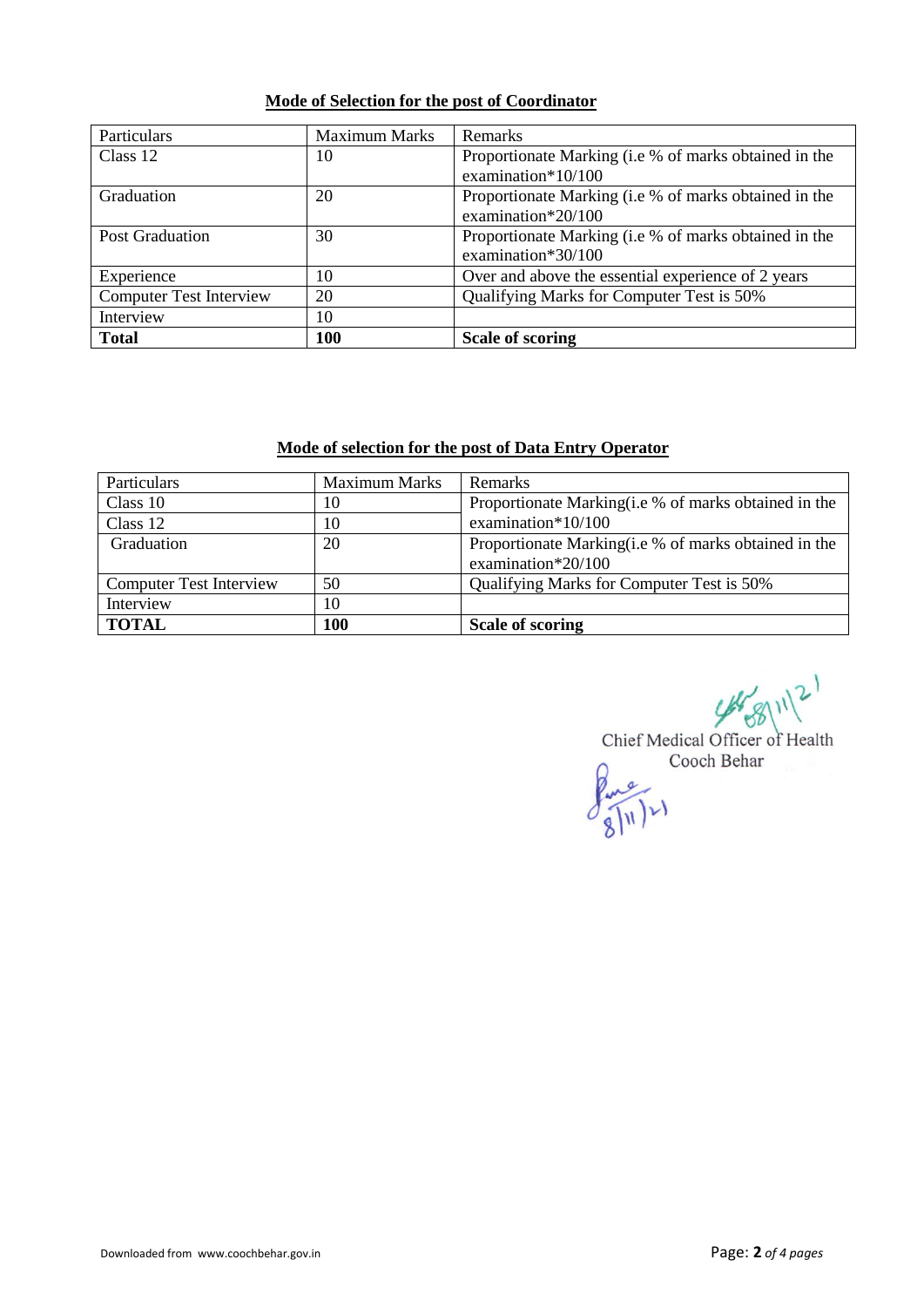## **Annexure-I**

Affix Passport Size Photo

## **Application form for engagement of Coordinator at Cooch Behar District**

 (Office of the Chief Medical Officer of Health, Cooch Behar Lal Bag ,Debibari by Lane, Cooch Behar-736101)

| Name of candidate(Block Letter)                 |  |
|-------------------------------------------------|--|
|                                                 |  |
|                                                 |  |
|                                                 |  |
|                                                 |  |
| Name of Father/Mother/Husband with Full Address |  |
|                                                 |  |
|                                                 |  |
|                                                 |  |
|                                                 |  |
|                                                 |  |
| Mobile no.                                      |  |
|                                                 |  |
|                                                 |  |
|                                                 |  |
| Date of Birth(DD/MM/YYYY)                       |  |
|                                                 |  |
|                                                 |  |
|                                                 |  |
|                                                 |  |
| E-Mail ID                                       |  |
|                                                 |  |
|                                                 |  |
|                                                 |  |
|                                                 |  |
|                                                 |  |

**Signature of the Candidate**